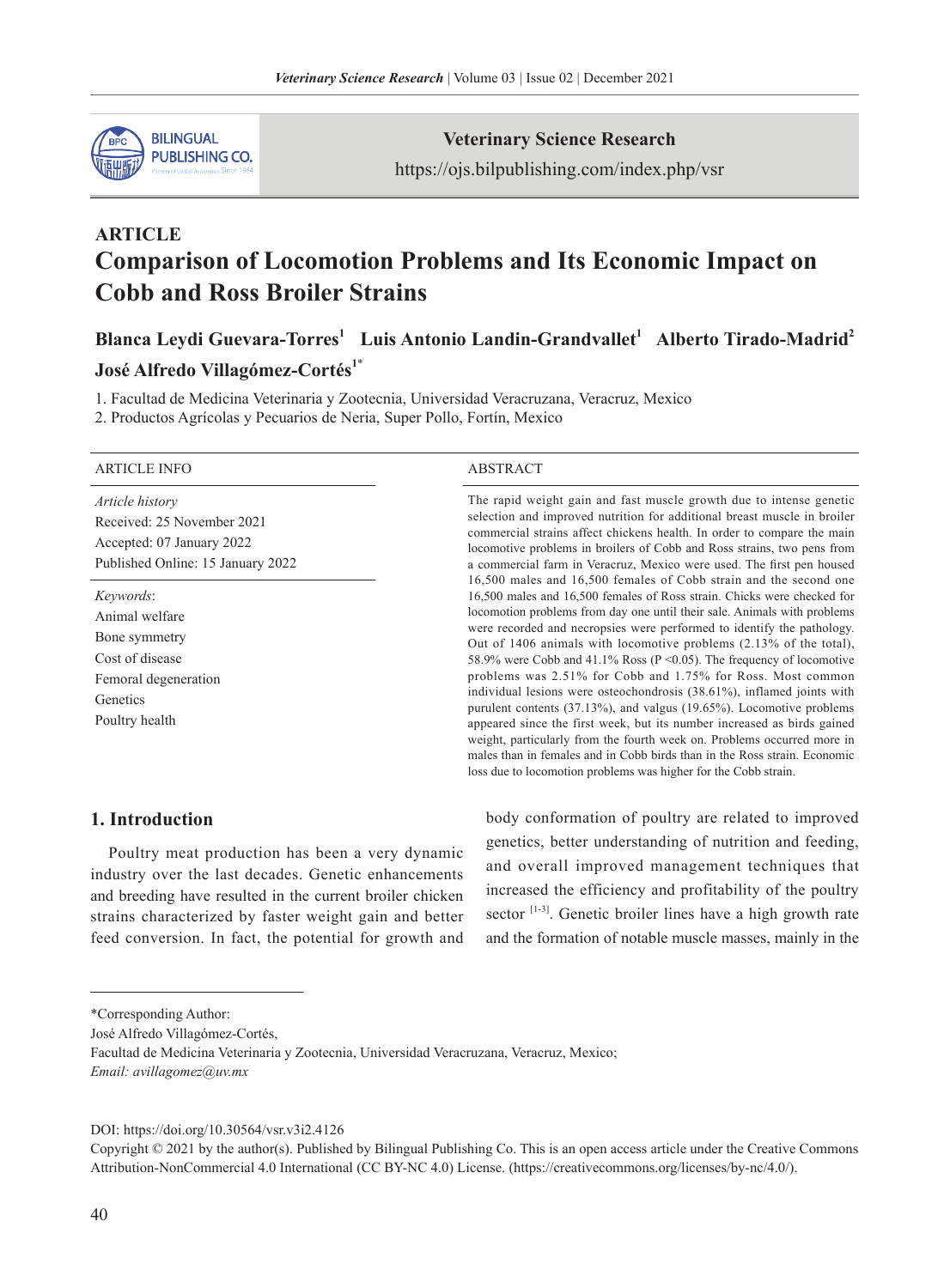breast and thighs. A short period of growth and fattening, around 6-7 weeks, has made chicken the main base of the production of chicken meat for consumption [4]. However, the incidence of leg abnormalities in rapidly growing broilers is higher than in other broilers chickens [5]. Bone deformation is a very frequent and serious problem that affects the well-being of chickens of this type  $[6]$ . Bone abnormalities compromise the welfare of the birds and cause harm to the poultry industry due to culling, late mortality, poor performance and carcass condemnation  $[7]$ . Even though associated pathologies to this condition are known, they have s not been widely reported, and there is not much information on its presentation in commercial farms with high population densities in tropical conditions, so the objective of this study was to compare the main locomotive problems in Cobb and Ross strains broilers in Mexico and their economic impact.

#### **2. Material and Methods**

#### **2.1 Location and Facilities**

Birds used in this study were reared under similar conditions in two conventional poultry houses from the Santa Ana farm located in the town of San Antonio, Municipality of Paso del Macho, in the State of Veracruz, Mexico, were used. This is in a tropical climate and at an altitude of 250 meters. The pens are 15 m wide by 138 m long for a total of  $2070 \text{ m}^2$ . The ventilation is tunnel type, with 11 extractors, wet walls, sensors, Gasolec brooders, Cumberland feeders, lubing drinking nipples. Also, 1 kg/m<sup>2</sup> of rice husk was used as litter. All management was identical for the birds, regardless of their lodging or strain.

#### **2.2 Poultry Management**

The chicks received 200 g of pre-starter from 0 to 7 days of age, 1 kg of starter feed from 8 to 21 days, 2 kg of grower feed from 22 to 34 days, and 1,800 kg of 35 day finisher feed until sale. The feed used for feeding all birds of similar age was the same. Four to five days before the arrival of the chickens, the pens are cleaned and disinfected. When in the hatchery, the chicks receive a Marek + Newcastle vectorized vaccine by subcutaneous application and the Bronchitis MA5 and 491 vaccine by micro-spray. By the eighth day on the farm, Gumboro vaccine (univax plus) is given by mouth. At the 12th day, the emulsified Newcastle vaccine (subcutaneous route) + live virus Newcastle vaccine (ocular route) is applied. On the eighteenth day, the Gumboro vaccine (univax BD) is given. The stocking density was  $16.03$  birds/m<sup>2</sup>.

#### **2.3 Experimental Design**

For this study, 66,000 chickens were followed throughout their fattening period. In house 1, 16,500 males and 16,500 females of the Cobb strain were included, while in house 3, 16,500 males and 16,500 females of the Ross strain were housed. From the day of arrival to departure, animals with locomotion problems were recorded and necropsies were performed. The type of problem was determined in each case and to which group (strain and sex) they corresponded to. From week 3 on, birds weight was recorded separately on weekly basis for each of the categories, i.e. strain and sex. The average body weight gain was obtained at the end of each week for each strain and sex by dividing the total broiler weight of the animal category by the number of animals. Economic impact of locomotive problems was calculated base on production by pen (kg), gross income by pen (\$USD), losses due to locomotion problems (kg), economic losses due to locomotion problems (\$USD), and proportion of economic losses due to locomotion problems (%). Sale price of broilers was \$USD 0.81 per kilogram.

#### **2.4 Data Analysis**

The results of daily observations on the different variables were captured in Microsoft Excel and later statistical analysis was performed using Minitab v 17 to determine differences between broiler strains (Cobb and Ross) and animals sex (female and male). To compare weekly weight lost between broiler strains, t test was performed from week 2 on.

# **3. Results**

Out of 1406 animals with locomotive problems (2.13% of the total), 58.9% were from the Cobb line and 41.1% from the Ross line  $(P \le 0.05)$ . The frequency of locomotive problems during the fattening period was 2.51% (828/33,000) for the Cobb strain and 1.75% (578/33,000) for the Ross strain. The most common individual lesions were osteochondrosis (38.61%) and inflamed joints with purulent contents (37.13%), followed by valgus (19.65%), chondrodystrophy (4.30%) and rotation of the tibia (0.30%). However, injuries more often occurred jointly, as shown in Table 1.

Locomotive problems appeared in the first week of fattening and augmented progressively as the birds gained weight, especially from the fourth week, in which the appearance of lesions increased notably, which coincides with chickens take off in weight gaining. In the fifth week, the number of cases due to swollen joints with purulent content and osteochondrosis in the Cobb strain exceeded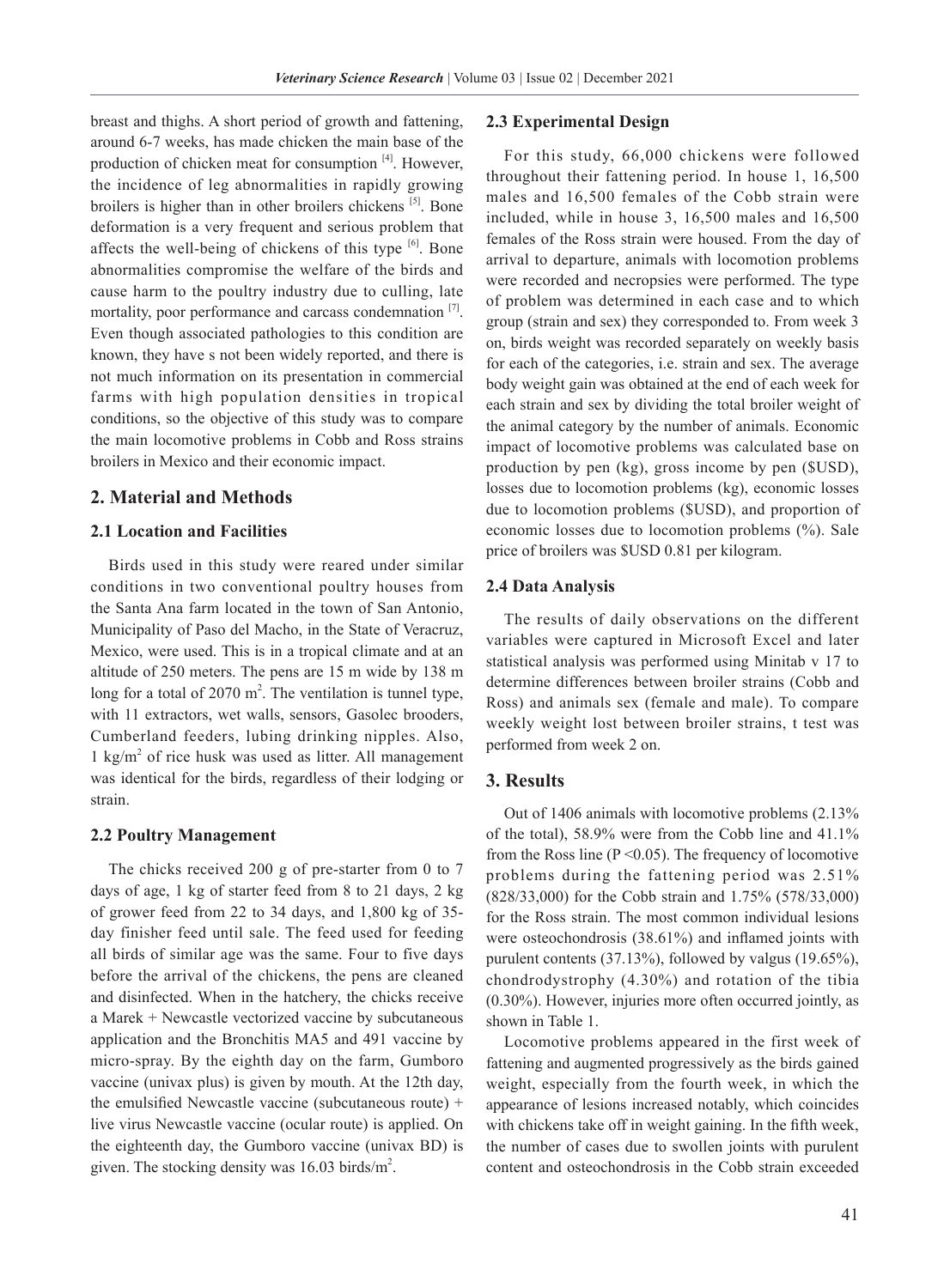by far the number of cases occurring in the Ross strain. Only in the sixth week did the Cobb strain surpass the Ross in a number of cases. However, when considering the overall period, the Cobb strain had more locomotive problems than the Ross strain. Seventy-three percent of the problems occurred in the last three weeks.

In general, in the Cobb strain, locomotive problems more often occurred in males than in females (65.58% vs 34.42%,  $p \leq 0.05$ , except in the cases of chondrodystrophy, osteochondrosis, and chondrodystrophy and osteochondrosis, in which the frequency in females was greater. In the case of the Ross strain, males had more locomotive problems than females (64.71% vs. 35.29%,  $p \le 0.05$ ). Only for osteochondrosis, the frequency in females exceeded that of males.

Table 2 shows that most cases of locomotive problems occurred in males of the Cobb strain (543, 38.62%), followed by males of the Ross strain (374, 26.6%). In turn, females of the Cobb strain (285, 20.27%) were more affected than females of the Ross strain (204, 14.51%). Although weight and economic losses occurred during the first two weeks, they were negligible, but mounted gradually as the time passed by, but always being greater for Cobb strain birds.

**Table 1.** Locomotive problems identified by broiler strain per week of fattening in a commercial farm in San Antonio, Mexico.

| Week                                                                 |               | 1              |               | $\overline{2}$ |               | 3              |               | $\overline{4}$ |                | 5   | 6             |                | $\overline{7}$ |              | Tot            | $\frac{0}{0}$ |
|----------------------------------------------------------------------|---------------|----------------|---------------|----------------|---------------|----------------|---------------|----------------|----------------|-----|---------------|----------------|----------------|--------------|----------------|---------------|
| Locomotive problem/ line*                                            | $\mathcal{C}$ | $\mathbb{R}$   | $\mathcal{C}$ | $\mathbb{R}$   | $\mathcal{C}$ | $\mathbb{R}$   | $\mathcal{C}$ | $\mathbb{R}$   | $\mathcal{C}$  | R   | $\mathcal{C}$ | $\mathbb{R}$   | $\mathcal{C}$  | $\mathbb{R}$ |                |               |
| Inflamed joints with<br>purulent content,<br>osteochondrosis         |               |                |               |                | 6             | 5              | 17            | 14             | 82             | 38  | 123           | 54             | 63             | 62           | 466            | 34.40         |
| Inflamed joints with<br>purulent contents                            | 10            |                | 8             | 7              | 15            | $\overline{4}$ | 15            | 13             | 29             | 32  | 28            | 25             | 14             | 11           | 211            | 14.90         |
| Osteochondrosis                                                      |               |                | 6             | 3              | 3             | 3              | 1             | 3              | 18             | 17  | 27            | 16             | 22             | 50           | 171            | 12.53         |
| Osteochondrosis and valgus                                           |               |                |               |                | 6             |                | 7             | 4              | 13             | 10  | 12            | $\tau$         | 33             | 42           | 138            | 10.16         |
| Valgus                                                               | 5             | 3              | 4             | 6              | 7             | 7              | 8             | 7              | 15             | 6   | 19            | 13             | 22             | 15           | 137            | 9.56          |
| Inflamed joints with<br>purulent content, valgus,<br>osteochondrosis |               |                |               |                |               |                | 13            | 12             | 9              | 6   | 10            | $\overline{4}$ | 23             | 19           | 99             | 7.34          |
| Inflamed joints with<br>purulent contents and valgus                 |               |                | $\mathcal{F}$ |                | 6             | 5              | 20            | 8              | 7              | 13  | 5             |                | 3              | 5            | 78             | 5.71          |
| Chondrodystrophy                                                     | 28            | $\overline{4}$ | 32            | 6              | 6             |                | 3             | $\overline{2}$ | $\overline{2}$ |     | 1             |                |                |              | 85             | 3.93          |
| Chondrodystrophy and<br>osteochondrosis                              |               |                | 6             |                | 3             | $\overline{2}$ |               |                | $\overline{2}$ |     |               |                |                |              | 14             | 1.04          |
| Rotation of the tibia                                                |               |                |               |                |               |                | $\mathbf{1}$  |                | $\mathfrak{2}$ |     | 1             |                |                | 1            | $\overline{7}$ | 0.44          |
| Total                                                                | 45            | 12             | 60            | 27             | 53            | 28             | 85            | 63             | 179            | 123 | 226           | 120            | 180            | 205          | 1406           | 100           |

\*C=Cobb, R= Ross

**Table 2.** Weekly cases of locomotive problems identified by broiler strain and sex, and associated weight lost in a commercial farm in San Antonio, Mexico.

|                |      | Cobb   |       |      | Ross   |       | Cobb                     | Ross     |  |
|----------------|------|--------|-------|------|--------|-------|--------------------------|----------|--|
| Week           | Male | Female | Total | Male | Female | Total | Weight Lost, kg          |          |  |
|                | 22   | 23     | 45    | 8    | 4      | 12    | $\overline{\phantom{a}}$ | ۰        |  |
| 2              | 23   | 37     | 60    | 16   |        | 17    |                          |          |  |
| 3              | 23   | 30     | 53    | 14   | 14     | 28    | 24.21a                   | 14.8 a   |  |
| $\overline{4}$ | 57   | 28     | 85    | 42   | 21     | 63    | 84.17 a                  | 60.13 b  |  |
| 5              | 132  | 47     | 179   | 89   | 34     | 123   | 250.5a                   | 163.34 b |  |
| 6              | 167  | 59     | 226   | 73   | 47     | 120   | 383.66a                  | 211.07 b |  |
|                | 119  | 61     | 180   | 132  | 73     | 205   | 381.05a                  | 449.11 a |  |
| Total          | 543  | 285    | 828   | 374  | 194    | 568   | 1,123.59a                | 898.45 b |  |

Different literal per row indicates statistically significant difference  $(P < 0.05)$ .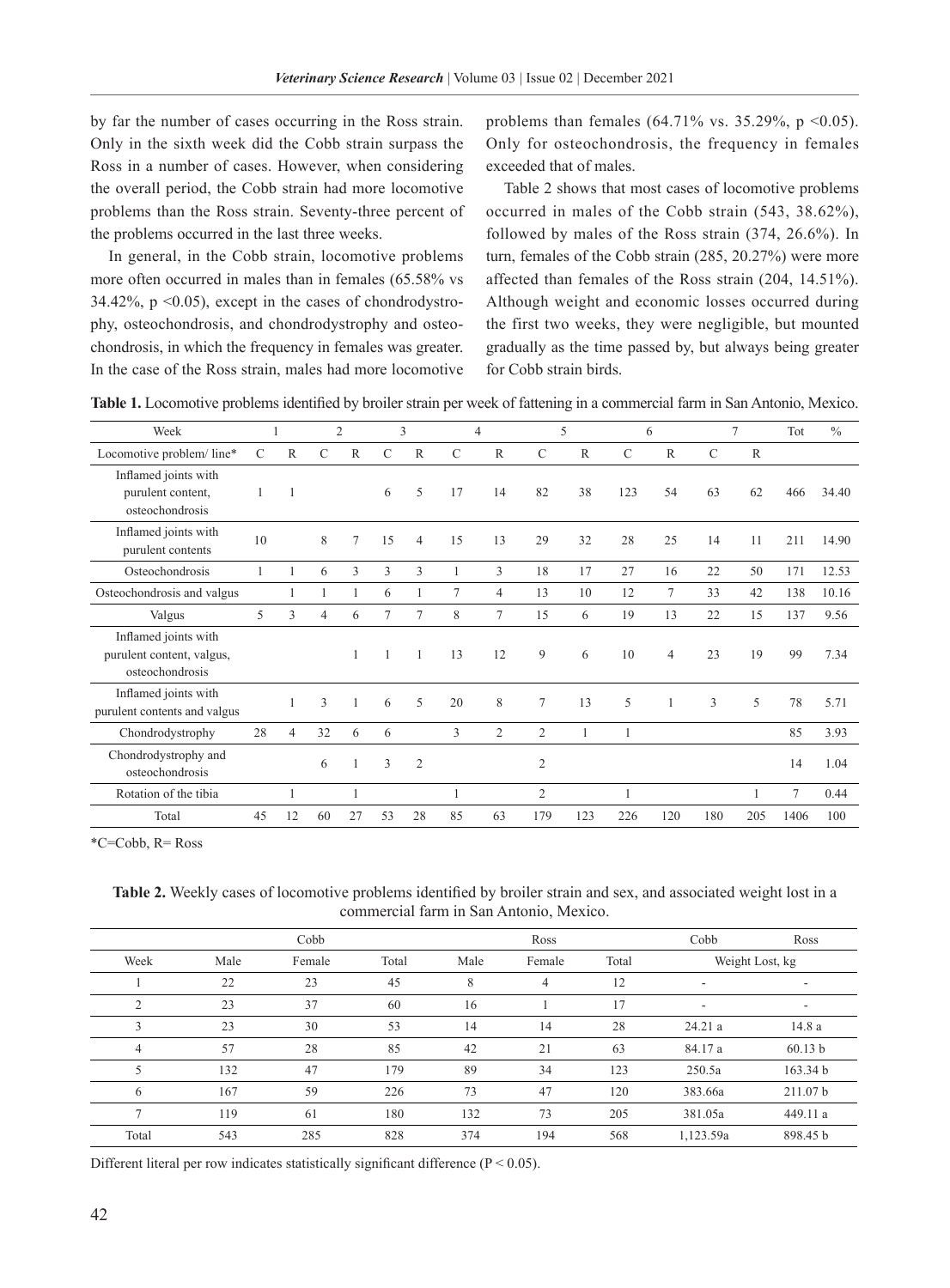Given that chickens of the Ross strain achieved a higher production per house of 33,000 birds, as well as lower losses caused by locomotion problems, this condition had a greater economic impact on the Cobb strain (Table 3).

**Table 3.** Economic impact of locomotive problems identified by broiler strain in a commercial farm in San Antonio, Mexico (in USD).

| Variable                                                       | Cobb     | Ross     |  |  |
|----------------------------------------------------------------|----------|----------|--|--|
| Production by pen, kg                                          | 91677.28 | 92344    |  |  |
| Gross income by pen, \$USD                                     | 75784.69 | 75328.59 |  |  |
| Losses due to locomotion problems, kg                          | 1,123.59 | 898.45   |  |  |
| Economic losses due to locomotion<br>problems, \$USD           | 916.55   | 315.11   |  |  |
| Proportion of economic losses due to<br>locomotion problems, % | 1 23     | 0.42     |  |  |

# **4. Discussion**

According to Almeida Paz (2008), locomotive disturbances affect around 6% of the animals in commercial lots  $[8]$ . In a study encompassing broiler flocks of the five major UK producers, Knowles et al. (2008) found that at a mean age of 40 days, over 27.6% of birds showed poor locomotion and 3.3% were almost unable to walk <sup>[5]</sup>. Webster et al. (2013), in a nation-wide study in new Zealand, used the 6 point (0-5) gait scoring method and determined a percentage of birds with gait score 3-5 of  $30.3 \pm 6.77\%$  <sup>[9]</sup>. In a review, Hartcher and Lum (2020) declared that the prevalence of birds with moderate to severe gait impairment is between 5.5 and  $48.8\%$ <sup>[10]</sup>. The current study found that the average frequency of locomotive problems was 2.13%, ranging from 1.75% in the Ross strain to 2.51% in the Cobb strain, all well below international previous reports.

Fernandes et al. (2012) pointed out that together, femoral degeneration, tibial dyschondroplasia, and angulation deviations are the main diseases associated with lameness in broiler chickens; in addition, they may or may not occur in association [11]. A study in 28 broiler flocks of chicks reared in conventional production systems in Denmark, reported as the main problems tibial dyschondroplasia, varus/valgus deformations, crooked toes, foot pad burns, and asymmetrical development of the tarsometatarsus  $[12]$ . Vitamins D, A, C, K and B, as well as calcium and phosphorus and the relationship between them are essential to bone development  $[13]$ . The deficiency or imbalance of vitamins and minerals are associated with rickets and tibial dyschondroplasia<sup>[14]</sup>. Also, insufficient intake of vitamin D leads to increased incidence of rickets and tibial dyschondroplasia [15]. The tibial dyschondroplasia is one of the most common problems of the legs, being clinically detectable in animals older than 35 days old  $^{[16]}$ 

The risks of the occurrence of leg problems are significantly influenced by body weight and sex of the chicks [12]. According to Sorensen et al. (2000), locomotion disorders are relatively less important at 28 days than later  $[17]$  also, light broilers had significantly better footpad dermatitis and gait score than heavier broilers <sup>[18]</sup>. Hence, one of the main factors responsible of leg problems in broilers is their fast growth rate which results in a high prevalence in conventional production systems and compromises the welfare of the birds [12]. In the current study, males of the Cobb strain showed more locomotion disorders than males of the Ross strain. Sterling et al. demonstrated that Cobb broilers have better growth rate with a better feed conversion ratio than the Ross strain [19]. The Cobb strain chickens acquire a great weight quickly, allowing sacrifice at a very early age; they are voracious, have a good muscular conformation especially in breast, show a nervous temperament, and are very susceptible to high temperatures. Ross broilers also have very fast growth, exceptional feed conversion and high meat yield; these chickens have been selected for their vigor, strong legs, and powerful cardiovascular system. Stringhini et al. (2003) evaluated the performance and carcass characteristics of different broiler strains in São Salvador, Goiás, Brazil. Male broilers had better productive parameters and heavier body and carcass weight than females, but there were no differences in commercial parts yield and carcass characteristics among Ross, Lohmann y Arbor Acres strains [20]. In a study that evaluated the performance of broiler strains (Cobb 500, Ross 308, and Hubbard Flex) in hot weather, the Cobb and Ross strains showed at 49 days old the best breast yield, with the Hubbard strain having the greatest drumstick yield. Regardless of strain, the males showed superior performance to that of females [21]. Total body weight of Cobb-500 and Ross-308 on the first week was 207.40±14 gram and 196.00±16 gram respectively, a significant difference of weight gain  $(P<0.05)$ <sup>[22]</sup>. From the previous exposure, it is evident that the appearance of locomotion injuries is exacerbated with higher growth rates. Since Cobb chickens have a higher growth rate than Ross and their body weight is higher by the end of the fattening, then the risk of locomotion problems is increased.

Arguably, reduced growth and culling of lame birds affects farm profitability impacting production costs [23]. Poor performance is a consequence since these animals cannot feed and drink correctly  $[24]$ . Also, injured carcasses condemnation in slaughterhouses is increased [25]. In fact, condemnation at *postmortem* inspection has been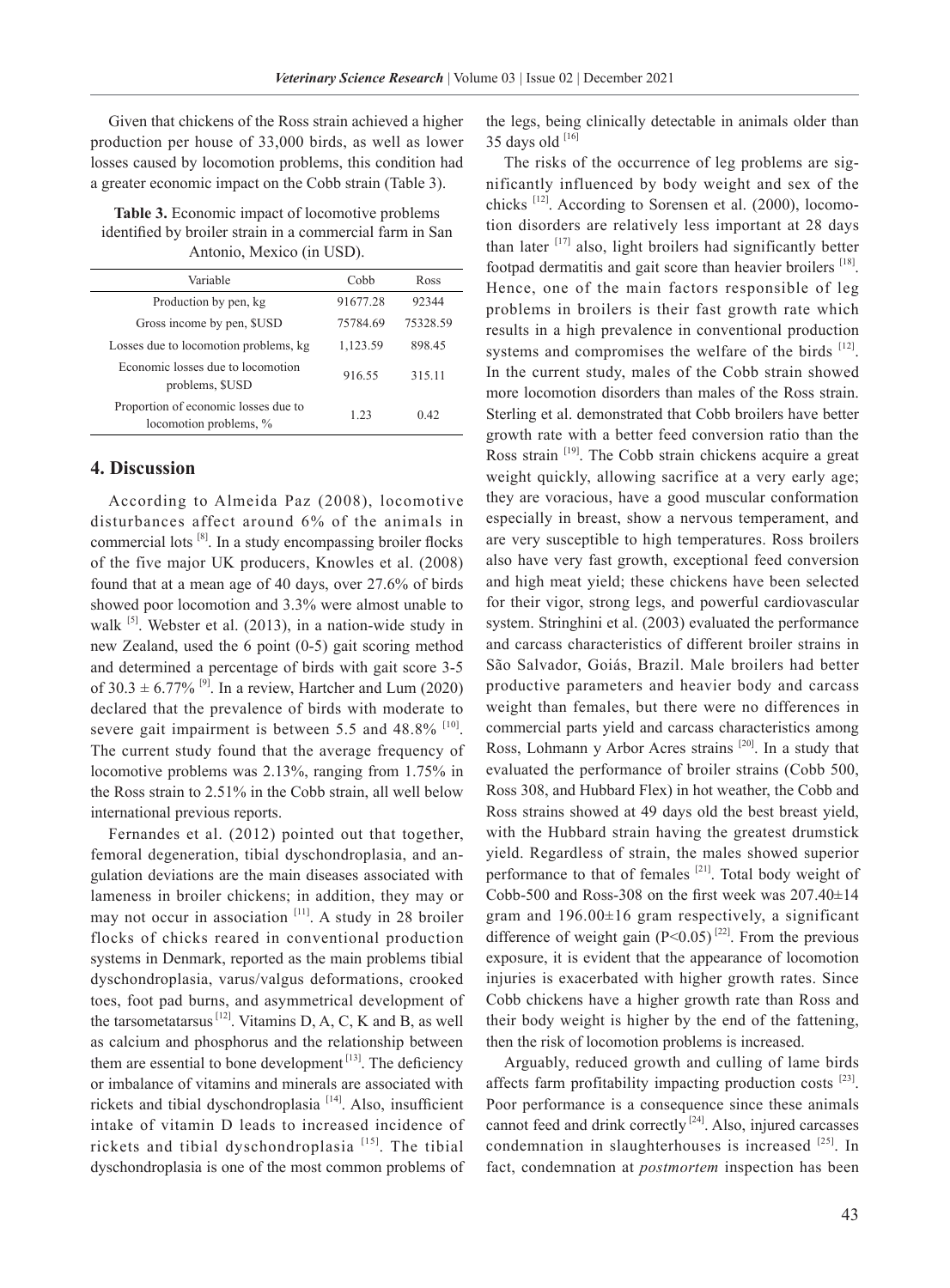associated with increasing gait  $[26]$ . The current study found low economic losses due to locomotion problems in poultry probably as a consequence of the relatively small proportion of affected animals.

Over the past 60 years, the genetic selection of broilers has focused on production traits such as growth rate and feed efficiency. Advances in nutrition and genetics led to an increase in body growth and meat deposition rate of broiler chickens causing metabolic disturbances that damaged the production system  $[27]$ . This has led to significant problems in birds such as leg disorders and cardiovascular diseases  $[28]$ . Locomotion disorders, commonly known as deformities or locomotion problems, may occur because of changes in bone and cartilaginous growth plate  $[29]$ . The prevalence of locomotion disorders and the weakness of the bones in broiler chickens have become a big concern, as they have an important impact in the audits of animal welfare, as well as on the physical and microbiological quality of the carcasses [23,28].

Nowadays, broiler rearing system is a crucial factor affecting birds comfort, welfare, health, and production efficiency [30]. Locomotion disorders are due to multiple contributing factors such as age  $[31]$ , breed and strain $[32]$ , stocking density and growth rate<sup>[33]</sup>, bedding material and quality  $[34]$ , air quality $[35]$ , housing type  $[36,37]$ , poor temperature control in incubation room or very smooth hatch trays  $[38]$ , problems in transporting the chicks to the farms and stress due to climatic variations (especially heat stress)<sup>[39]</sup>, poor nutrition of the breeders (minerals, vitamins and calcium) and severe feed restriction in certain phases of life  $[40]$ . Not many therapies have been tried for this problem, but increasing levels of glucosamine sulfate supplementation in the diet increased the weight gain of age broilers  $[41]$ .

### **5. Conclusions**

In a commercial broiler farm in Veracruz, Mexico an overall prevalence of 2.13% for locomotive problems was found in a population of 66,000 birds. Cobb strain chickens were more affected than Ross strain birds, as were males more than the females. Osteochondrosis, inflamed joints with purulent contents, and valgus accounted for more of 95% of the cases. Locomotive problems occurred since the first week and increased as birds gained weight, particularly from the fourth week on. Economic loss due to locomotion problems was higher for the Cobb strain, but in average accounted for 0.83 % of the gross income. Even though locomotion problems do not seem to be a big issue, it is convenient to explore venues for prevention and treatment of this condition.

### **Acknowledgment**

This study is part of the thesis for the veterinarian degree of Miss Blanca Leydi Guevara-Torres. Special thanks are given to all poultry farm workers for their assistance.

## **Financial Support**

The authors acknowledge the financial support provided by Productos Agrícolas y Pecuarios de Neria, Super Pollo and the Facultad de Medicina Veterinaria y Zootecnia, Universidad Veracruzana, Veracruz, México to conduct this research study.

# **Conflict of Interest**

No potential conflict of interest was reported by the authors.

# **Authors' Contributions**

This work was carried out in collaboration among all authors. B.L. Guevara-Torres carried out the research on the field, collected the samples, and wrote the first draft of the paper. L.A. Landin-Grandvallet and A. Tirado-Madrid designed and supervised the study. J.A. Villagómez-Cortés managed the literature search, performed the statistical analysis, and wrote the manuscript´s English version. All authors reviewed and approved the final version of the paper.

# **References**

- [1] Leeson, S., 2012. Future considerations in poultry nutrition. Poultry Science. 9(6), 1281-1285. DOI: https://doi.org/10.3382/ps.2012-02373
- [2] Willems, O.W., Miller, S.P., Wood, B.J., 2013. Aspects of selection for feed efficiency in meat producing poultry. World's Poultry Science Journal. 69, 77- 87.

DOI: https://doi.org/10.1017/S004393391300007X

- [3] Tavárez, M.A., de los Santos, F.S., 2016. Impact of genetics and breeding on broiler production performance: a look into the past, present, and future of the industry. Animal Frontiers. 6(4), 37-41. DOI: https://doi.org/10.2527/af.2016-0042
- [4] Zuidhof, M.J., Schneider, B.L., Carney, V.L., Korver, D.R., Robinson, F.E., 2014. Growth, efficiency, and yield of commercial broilers from 1957, 1978, and 2005. Poultry Science. 93, 2970-2982. DOI: https://doi.org/10.3382/ps.2014-04291
- [5] Knowles, T.G., Kestin, S.C., Haslam, S.M., Brown, S.N., Green, L.E., Butterworth, A., Pope, S.J.,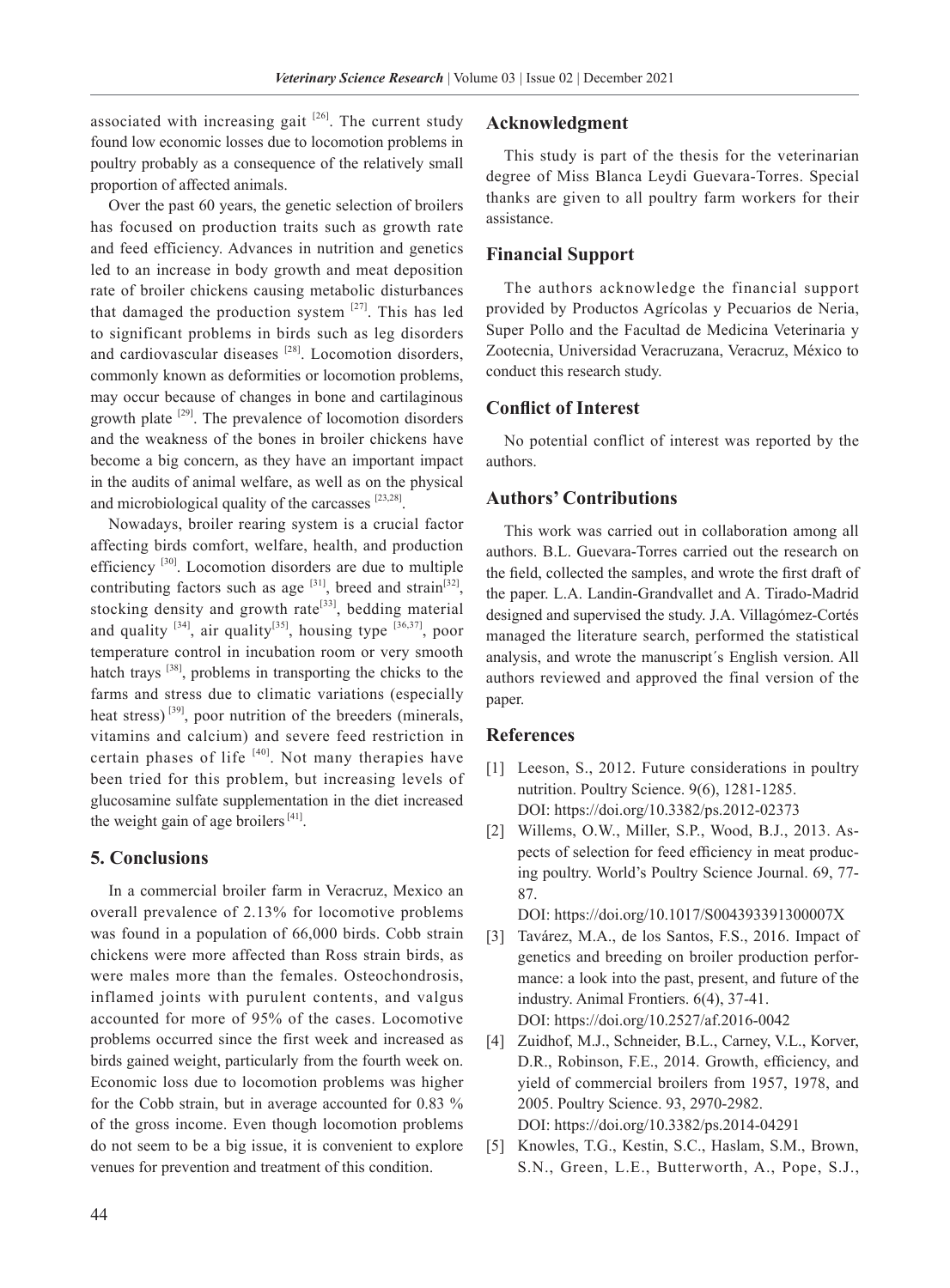Pfeiffer, D., Nicol, C.J., 2008. Leg disorders in broiler chickens: prevalence, risk factors and prevention. PLoSone. 3(2), e1545.

DOI: https://doi.org/10.1371/journal.pone.0001545

- [6] Hartcher, K.M., Lum, H.K., 2020. Genetic selection of broilers and welfare consequences: a review. World's Poultry Science Journal. 76(1), 154-167. DOI: https://doi.org/10.1080/00439339.2019.1680025
- [7] Bradshaw, R.H., Kirkden, R.D., Broom, D.M., 2002. A review of the aetiology and pathology of leg weakness in broilers in relation to welfare. Avian and Poultry Biology Reviews. 13, 45-103. DOI: https://doi.org/10.3184/147020602783698421
- [8] Almeida Paz, I.C.D.L., 2008. Problemas locomotores em frangos de corte - Revisão. Revista Brasileira de Engenharia de Biossistemas. 2(3), 263-272. DOI: https://doi.org/10.18011/BIOENG-2008V2N3P263-272
- [9] Webster, J., Cameron, C., Rogers, A., 2013. Survey of lameness in New Zealand meat chickens. MPI Technical Paper No: 2013/45. Ministry for Primary Industries, Hamilton, New Zealand. https://safe.org. nz/wp-content/uploads/2019/09/2013-MPI-surveyof-lameness-in-new-zealand-meat-chickens-min.pdf.
- [10] Hartcher, K.M., Lum, H.K., 2020. Genetic selection of broilers and welfare consequences: a review, World's Poultry Science Journal. 76(1), 154-167. DOI: https://doi.org/10.1080/00439339.2019.1680025
- [11] Fernandes, B.C.S., Martins, M.R.F.B., Mendes, A.A., Almeida Paz, I.C.L., Komiyama, C.M.E.L., Milbradt, E.L., Martins, B.B., 2012. Locomotion problems of broiler chickens and its relationship with the gait score. Revista Brasileira de Zootecnia. 41, 1951- 1955.

DOI: https://doi.org/10.1590/S1516-35982012000800021

[12] Sanotra, G.S., Lund, J.D., Ersboll, A.K., Petersen, J.S., Vestergaard, K.S., 2001. Monitoring leg problems in broilers: A survey of commercial broiler production in Denmark. World's Poultry Science Journal. 57(1), 55-69.

DOI: https://doi.org/10.1079/WPS20010006

[13] Massé, P.G., Boskey, A.L., Ziv, I., Hauschka, P., Donovan, S.M., Howell, D.S., Cole, D.E.C., 2003. Chemical and biomechanical characterization of hyperhomoysteinemic bone disease in an animal model. BMC Musculoskeletal Disorders. 4, Article number 2.

DOI: https://doi.org/10.1186/1471-2474-4-2

[14] Leeson, S., Diaz, G.J., Summers, J.D., 1995. Skeletal disorders. In: Poultry metabolic disorders and micotoxins. University Books, Guelph. pp.124-175.

- [15] Klasing, C., Austic, R.E., 2003. Nutritional diseases. In: SAIF YM. Diseases of poultry. Iowa State Press, Ames. pp.1027-1054.
- [16] Oviedo-Rondón, E.O., Wineland, M.J., Funderburk, S., Small, J., Cutchin, H.M., Mann, M., 2009. Incubation conditions affect leg health in large, high-yield broilers. Journal of Applied Poultry Research. 18(3), 640-646.

DOI: https://doi.org/10.3382/JAPR.2008-00127

- [17] Sorensen, P., Su, G., Kestin, S.C., 2000. Effects of age and stocking density on leg weakness in broiler chickens. Poultry Science. 79(6), 864-870. DOI: https://doi.org/10.1093/ps/79.6.864
- [18] Opengart, K., Bilgili, S.F., Warren, G.L., Baker, K.T., Moore, J.D., Dougherty, S., 2018. Incidence, severity, and relationship of broiler footpad lesions and gait scores of market-age broilers raised under commercial conditions in the southeastern United States. Journal of Applied Poultry Research. 27, 424-432. DOI: http://dx.doi.org/10.3382/japr/pfy002
- [19] Sterling, K., Pesti, G., Bakalli, R., 2006. Performance of different broiler genotypes fed diets with varying levels of dietary crude protein and lysine. Poultry Science. 85(6), 1045-1054. DOI: https://doi.org/10.1093/ps/85.6.1045

[20] Stringhini, J.H., Laboissiere, M., Muramatsu, K., Leandro, N.S.M., Café, M.B., 2003. Avaliaçao do desempenho e rendimento de carcaça de quatro linhagens de frangos de corte criadas en Goias. Revista

Brasileira de Zootecnia. 32(1), 183-190. DOI: https://doi.org/10.1590/S1516-35982003000100023 [21] Do Nascimento, D.C.N., Dourado, L.R.B., Costa, J.,

- de Siqueira, J.C., de Lima, S.B.P., da Silva, M.C.M., Da Silva, N.K., Sakomura, N.K., Ferreira, G.J.B.C., Biagiotti, D., 2018. Productive features of broiler chickens in hot weather: effects of strain and sex. Semina: Ciências Agrárias. 39(2), 731-745. DOI: https://doi.org/10.5433/1679-0359.2018v39n2p731
- [22] Khalid, N., Ali, M.M.J., Ali, Z., Amin, Y., Ayaz, M., 2021. Comparative productive performance of two broiler strains in open housing system. Advancements in Life Science. 8(2), 124-127. http://www. als-journal.com/825-21/
- [23] Bessei, W., 2006. Welfare of broilers: a review. World's Poultry Science Journal. 62, 455- 466. DOI: https://doi.org/10.1017/S0043933906001085
- [24] Nääs, I.A., Almeida Paz, I.C.L., Baracho, M.S., Menezes, A.G., Bueno, L.G.F., Almeida, I.C.L., Moura, J.D., 2009. Impact of lameness on broiler well-being. Journal of Applied Poultry Research. 18, 432-439.